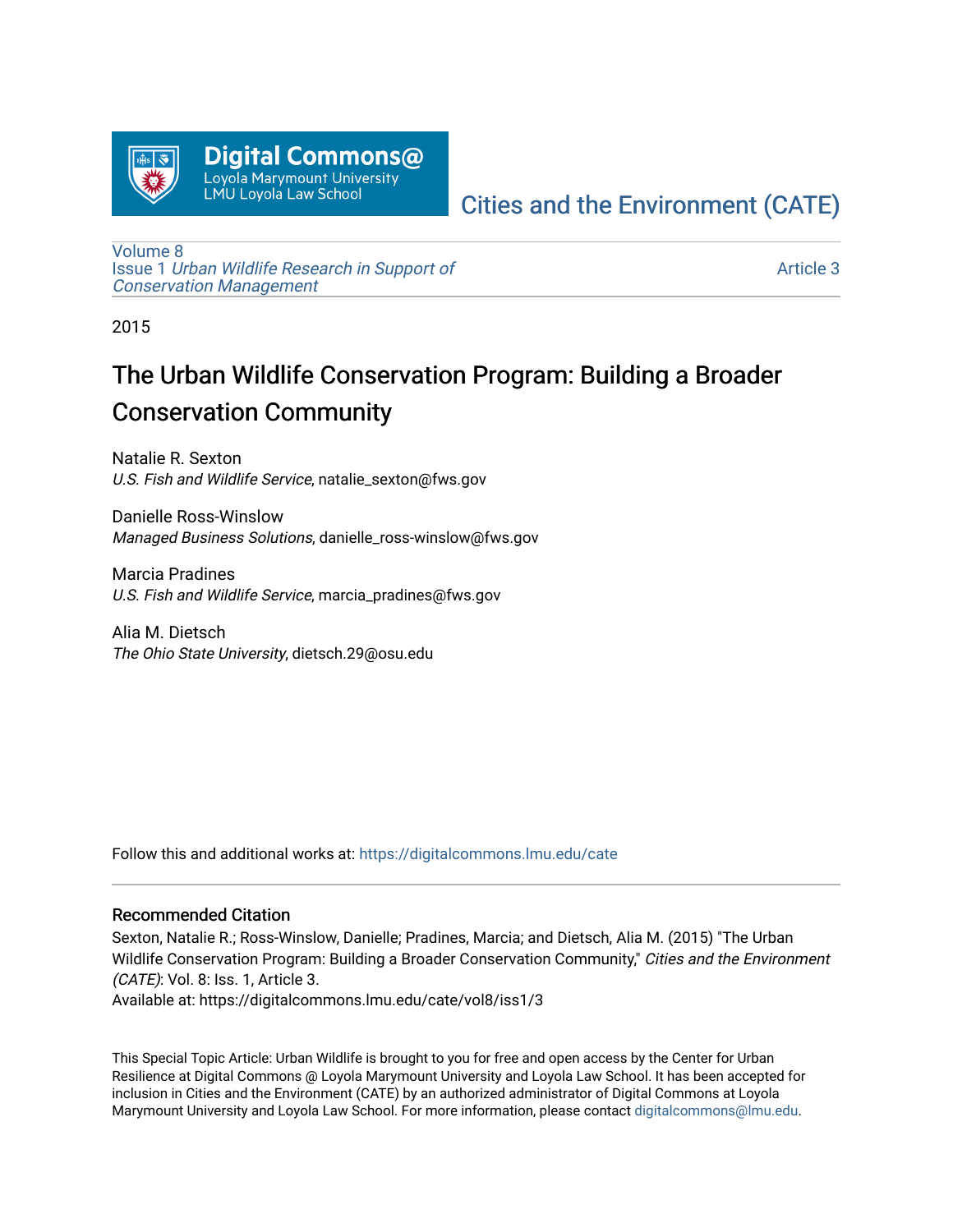## The Urban Wildlife Conservation Program: Building a Broader Conservation Community

The National Wildlife Refuge System of the U.S. Fish and Wildlife Service has a long history of connecting people with nature. Increased conservation challenges coupled with societal changes pose challenging new questions for the Refuge System. The future success of conservation in America ultimately depends on the ability to inspire its citizenry to connect with the outdoors and to become stewards of the environment. With over 80% of Americans living in urban areas, spending less time outdoors, and becoming more ethnically and racially diverse, how do refuges become relevant in their daily lives? While challenging, urban areas present a strategic opportunity to reach new audiences. The goal of the Urban Wildlife Conservation Program is to engage urban communities in wildlife conservation as partners. The Urban Wildlife Conservation Program defines excellence in existing urban refuges, establishes the framework for creating new urban refuge partnerships, and is implementing a refuge presence in demographically and geographically varied cities across America. This paper outlines the Service's approach to achieve this goal, the social science that is informing these efforts, and lessons learned thus far from research findings at Rocky Mountain Arsenal National Wildlife Refuge.

## Keywords

urban wildlife refuge, barriers to engagement, strategies to engagement, recreation

## Acknowledgements

The authors would like to acknowledge Dr. Myron Floyd and Eric Thompson at North Carolina State University as partners in this research effort.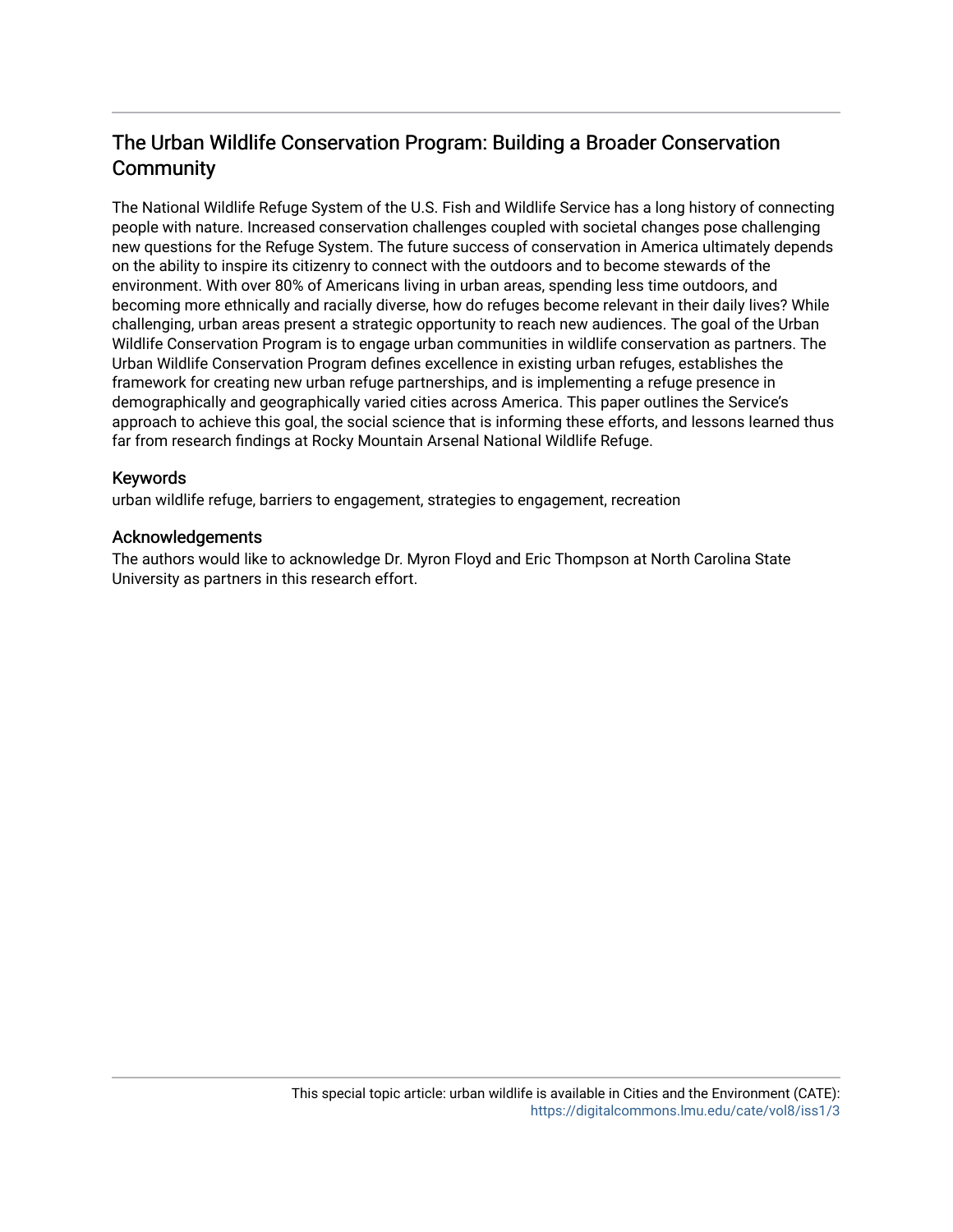## **INTRODUCTION**

The National Wildlife Refuge System (Refuge System) of the U.S. Fish and Wildlife Service (Service), one of the leading networks of protected lands and waters dedicated to wildlife conservation in the world, has a long history of connecting people with nature. With over 560 refuges and 38 wetland management districts, there is at least one national wildlife refuge in every state and territory and within an hour's drive of most major metropolitan areas (USFWS 2013). Refuges host more than 47 million visitors each year who primarily observe and photograph wildlife and birds, fish, and hike (Sexton et al. 2012).

Visitors to National Wildlife Refuges (refuges) are predominantly U.S. citizens with above-average income and education and are overwhelmingly non-Hispanic and white (Sexton et al. 2012). Yet, the demographic composition of America as a whole and its citizens' connection with the outdoors is quite different. As a society, Americans are more ethnically and culturally diverse, older in age, and increasingly living in urban areas in greater numbers (Berube et al. 2010). As a nation, Americans have become more connected to technology and, at the same time, less connected to nature and the outdoors (e.g., Louv 2008; 2011). With a changing population, the conservation challenges continue to grow and become more complex.

These demographic changes have posed some challenging and complex questions for the Refuge System. How do the 80% of Americans living in cities (Haub and Kaneda 2014) connect to the wild places that refuges protect? How can refuge practitioners teach a new generation to love the land when pavement is what they usually see? How can the Refuge System help children find inspiration in nature all around them when they spend so much time indoors and "plugged in"? We know that increasingly Americans will experience nature primarily in an urban setting (DeStefano and DeGraaf 2003), shaping the nation's conservation values, ethics, and priorities in the process. The future success of conservation in America ultimately depends on the ability to inspire its citizenry to connect with the outdoors and nature and to become stewards of the environment. This paper outlines the Service's approach to growing a community that values conservation in urban areas, describes the application of social science to inform these efforts, and provides examples from Rocky Mountain Arsenal National Wildlife Refuge (RMA) in Denver, Colorado, as an illustration.

## **URBAN WILDLIFE CONSERVATION PROGRAM**

In order to address the issue of urban community participation in conservation efforts, the Service developed an initiative called *Conserving the Future: Wildlife Refuges and the Next Generation* (USFWS 2011), which is a visionary call to action for the Refuge System to work beyond traditional borders, reinvigorate established partnerships, increase wildlife-dependent recreation, and diversify and grow the number of conservation supporters. The Urban Wildlife Conservation Program, which stemmed from this initiative, was designed to define excellence in existing urban refuges, establish the framework for creating new urban refuge partnerships, and implement a refuge presence in demographically and geographically varied cities across America by 2015 in order to engage surrounding urban communities as partners in wildlife conservation.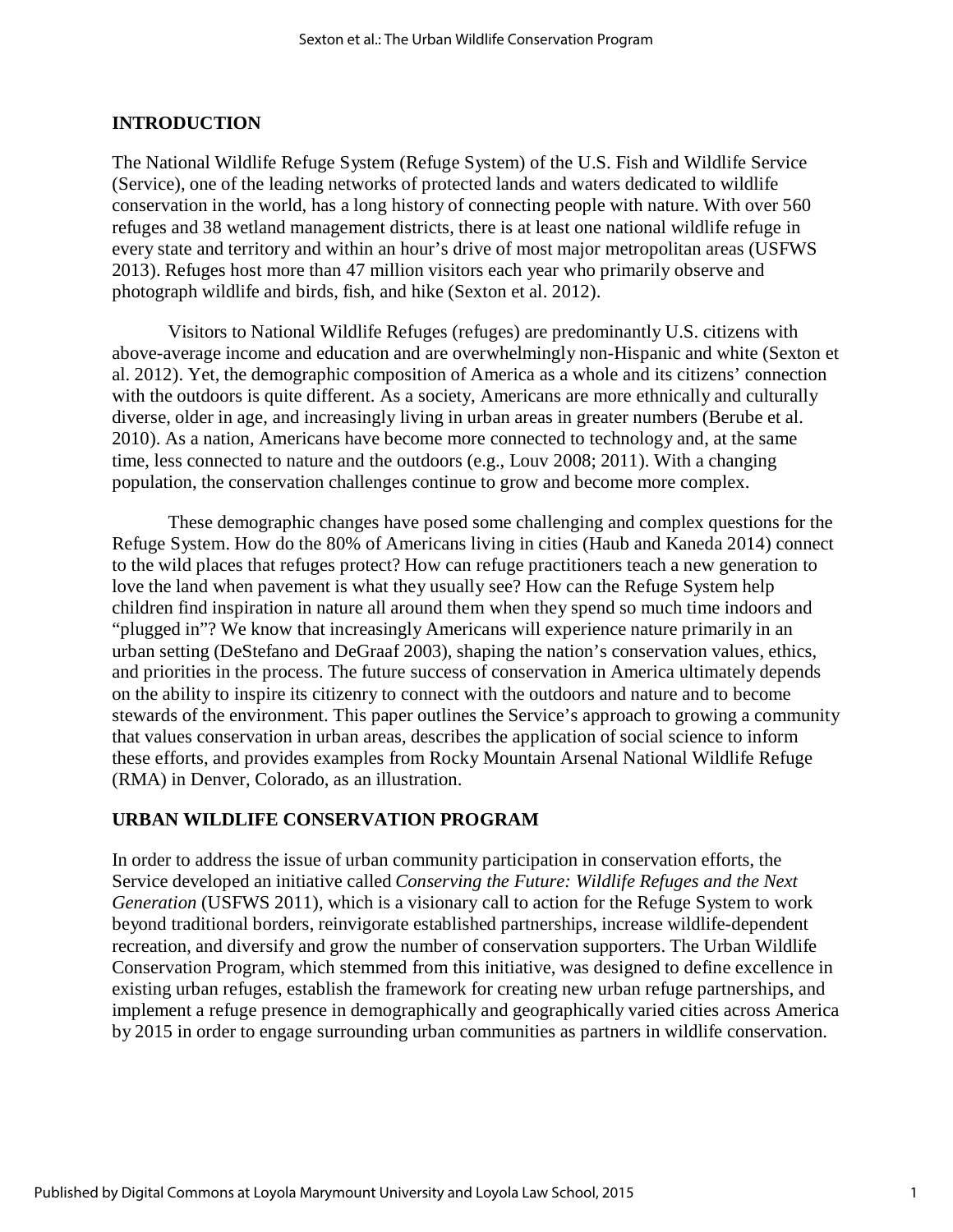With over 100 refuges within 25 miles of urban areas with at least 250,000 people (see Appendix), these protected areas are perfectly situated to serve as proving grounds for excellence in community engagement to support conservation. Strategies and projects for the Urban Wildlife Conservation Program focus on engaging the communities immediately surrounding a refuge, whose residents often have not visited or are not aware of the refuge. Because of the proximity to large population centers, staff at urban refuges have a unique opportunity to engage directly with community members and create long-term relationships that can cultivate new supporters of both the refuge and conservation. To guide these efforts, the Refuge System has established Standards of Excellence (USFWS 2014a) for urban refuges to serve as a framework for collaboration between the Service and urban communities on and off Service lands.

## **APPLYING SOCIAL SCIENCE**

While the Urban Wildlife Conservation Program lays a path forward for growing a connected conservation community, many barriers exist. To better understand these barriers and to identify strategies for the Service to overcome them, the Service partnered with U.S. Geological Survey (USGS) and North Carolina State University in a collaborative research effort. The research included: 1) a summary of the current understanding of barriers to participate in the outdoors from peer-reviewed literature; 2) an assessment of what is working on the ground for natural resource practitioners on refuges to encourage participation in conservation efforts; and 3) workshops with community leaders near seven urban refuges to understand how outdoor recreation opportunities benefit urban residents, what barriers to participation exist, and strategies to better connect and engage urban residents (full research report in press; visit the Know Your Community section of the Urban Wildlife Conservation Program website, USFWS 2014b, for detailed workshop methods and individual refuge results).

The workshops were held to better understand motivations for outdoor recreation participation and to identify potential strategies for better connecting with diverse urban audiences. Two meetings were held at each of the seven participating refuges between September 2013 and April 2014 with individuals or representatives of organizations with extensive ties to the local residents and communities. Workshops were conducted using focus group methodology (Morgan 1996) and participants were engaged in discussions around the following topics:

- 1) How do residents define outdoor recreation?
- 2) What motivates residents to participate in outdoor recreation?
- 3) What barriers prevent greater access or enjoyment of outdoor recreation opportunities by residents?
- 4) What can be done to promote greater participation in outdoor recreation and use of the refuge by residents?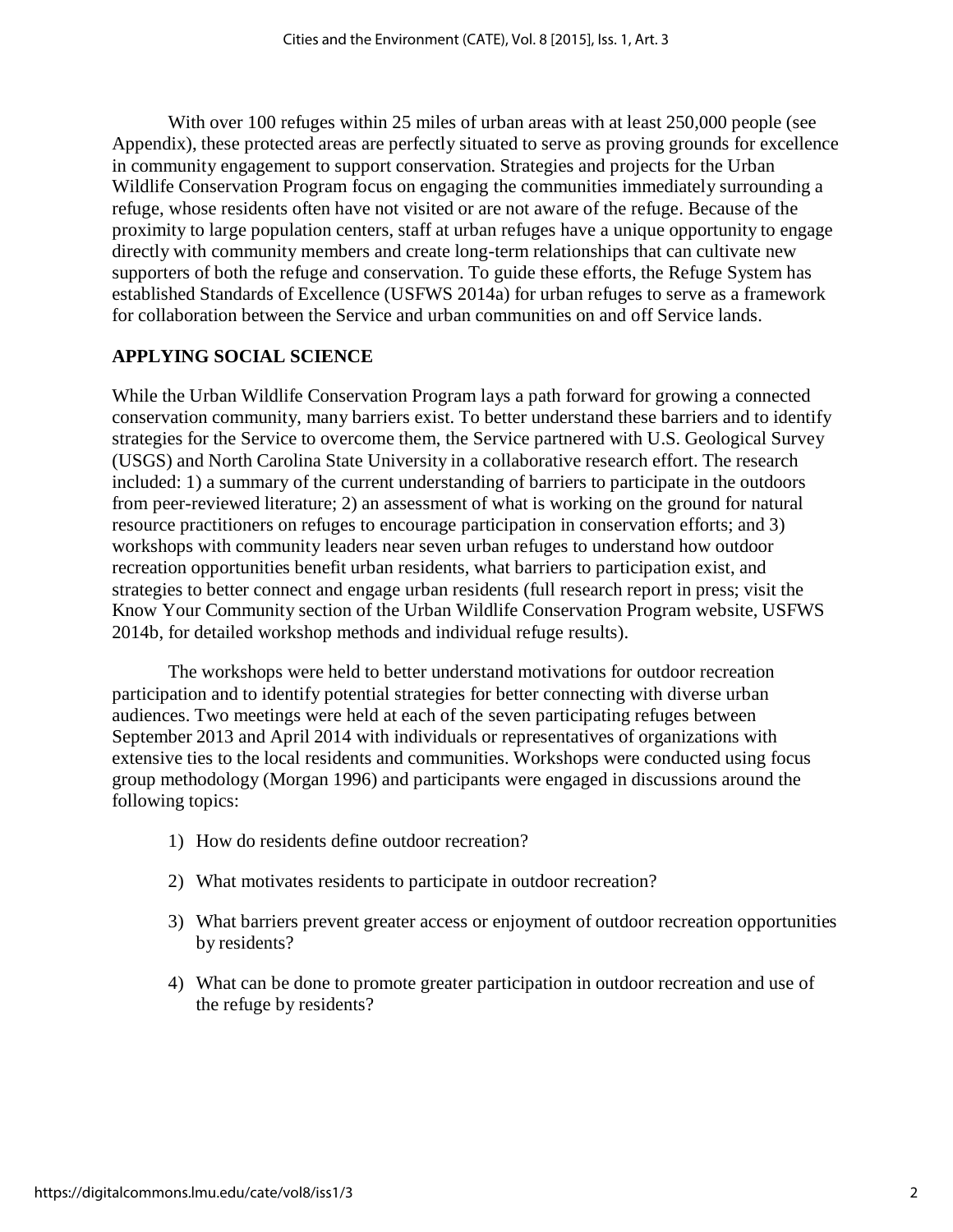## **INSIGHTS FROM ROCKY MOUNTAIN ARSENAL NATIONAL WILDLIFE REFUGE**

Rocky Mountain Arsenal National Wildlife Refuge (RMA) lies within the city of Denver, Colorado, amidst high-rise buildings, international airport traffic, and some of the state's fastest growing communities. Established as a national wildlife refuge in 1992 and opened to visitors in 2010, the 15,000-acre expanse is one of the largest urban refuges in the country and is home to close to 300 wildlife species including bison, bald eagles, burrowing owls, and prairie dogs.



Left: Mule deer against the Denver skyline at Rocky Mountain Arsenal NWR. Credit: Mike Mauro, USFWS. Center: Fishing at Rocky Mountain Arsenal NWR. Credit: Stephanie Raine, USFWS. Right: Members of Groundwork Denver planting cottonwood trees at Rocky Mountain Arsenal NWR. Credit: Terry Wright, USFWS.

This urban wildlife refuge has some unique challenges. Many residents express concerns about personal safety associated with the site's polluted past—chemical weapons and agricultural chemicals were formerly manufactured there, leading to the designation of the land as a Superfund site (EPA n.d.) in 1987. Some of the communities adjacent to the refuge were greatly impacted by the contamination and are historically underserved. Their populations are racially and ethnically diverse and continue to grow in number. On the southern border of the refuge, the community of Montbello, Colorado, is 58% Hispanic, 32% black, and 7% white, with a median income of \$40,400 (Bloch et al. 2010). To the west, the Commerce City neighborhood is 64% Hispanic, 32% white, and 2% black, with a median income of \$37,900 (Bloch et al. 2010). In contrast, only 7% of refuge visitors indicated that they were of Hispanic ethnicity and 3% indicated that they were black (Dietsch et al. 2013). Furthermore, visitors reported a median income level of \$75,000–\$99,999 (Dietsch et al. 2013). These visitor demographics do not reflect the demographics of communities adjacent to the refuge, which suggests that there is potential to further engage local residents in wildlife-dependent recreation at the refuge.

Twelve people with strong ties to communities adjacent to the refuge were identified through an extensive Internet search of relevant organizations. Individuals or organizations were contacted by USGS researchers to participate in the workshops. The workshops consisted of a discussion facilitator and two note takers.

#### **Motivations to Recreating at RMA**

Workshop participants indicated that residents had many broad definitions of what constitutes outdoor recreation, but voiced several commonalities in motivations for recreating at RMA. The opportunity to interact with family and friends, an escape from the hustle and bustle of city life, affordable entertainment, a unique experience, and a means to ensure general health and wellness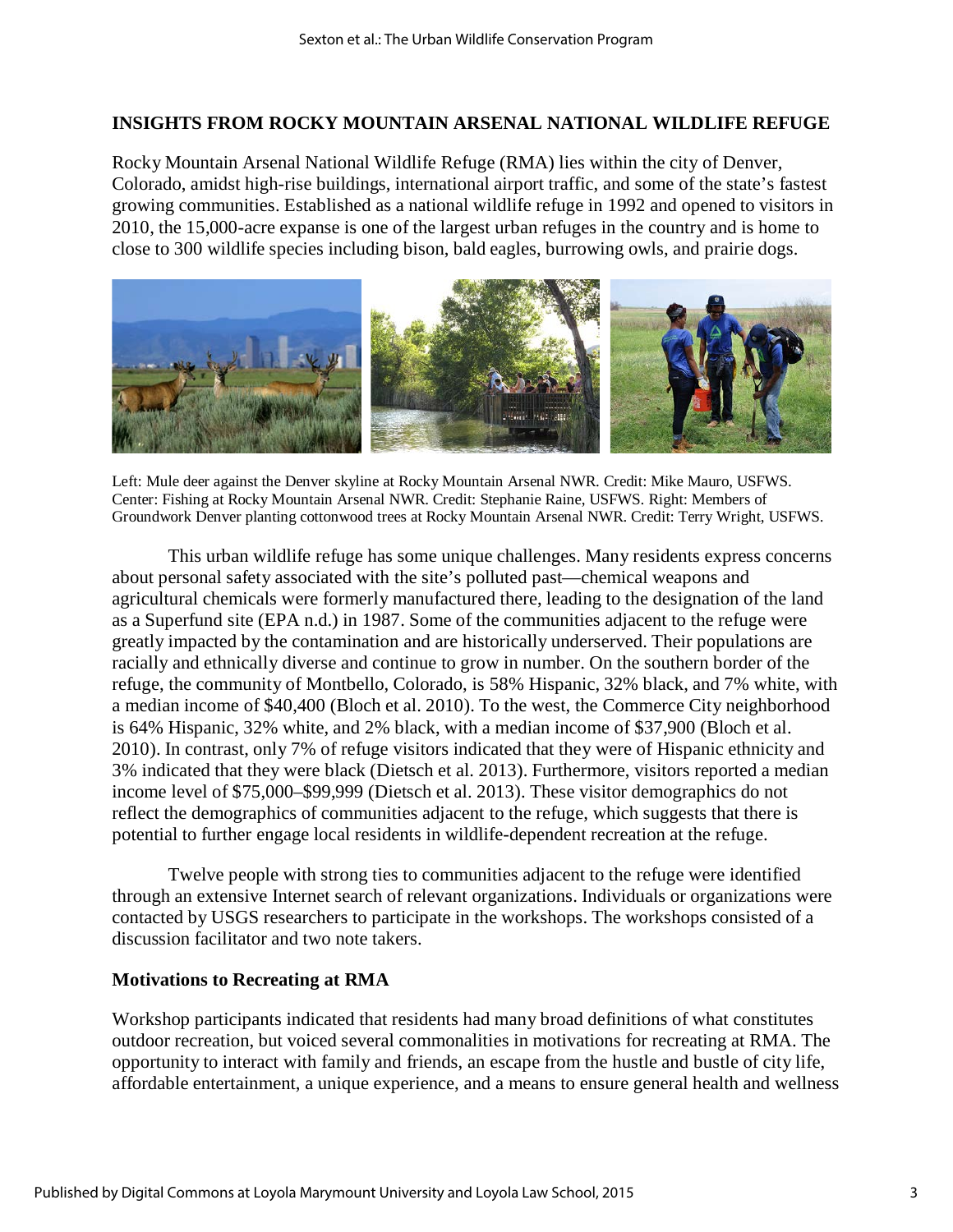were all motivations described by community representatives. RMA specifically was described as a place that is unique, and as being "its own magical kingdom."

## **Barriers to Recreating at RMA**

A general consensus from the literature is that ethnic and racial minorities encounter more constraints to outdoor recreation, including wildlife-dependent recreation, than non-minorities (Shores et al. 2007). In particular, studies have shown that non-white races and certain ethnic groups are not as comfortable in the outdoors as whites, have not had as many outdoor experiences, and do not want to be perceived as outsiders when participating in outdoor recreation (Bixler and Floyd 1997). This resonates with the RMA workshop participants' descriptions of barriers for local communities.

Of all the barriers discussed during each workshop, participants indicated that the three most significant were:

- 1) Lack of knowledge and awareness of outdoor recreation opportunities in general and of what RMA has to offer,
- 2) Perceptions about safety at RMA due to its history, and
- 3) Feeling unwelcome in the outdoors and at RMA.

## *Unfamiliarity and Fear*

For some community residents near RMA, there is a negative stigma associated with the outdoors that stems from fear rooted in historical context—participants shared how the woods and natural areas were historically where violent hate crimes were committed against minorities. Participants discussed how many residents fear discrimination and view the outdoors as scary or unsafe. Other fears included animal encounters, such as with bears or snakes, and fear of the unfamiliar noises of nature in comparison to the city noises they knew. Anxiety associated with engaging in activities that are uncommon for urban residents was also mentioned, and not having the "right" equipment, either because of financial constrains or lack of knowledge about what is needed (e.g., water bottles, fishing equipment, and even sunscreen), was viewed as a barrier. These sentiments were expressed by some community representatives:<sup>[1](#page-5-0)</sup>

*"For many, many years white families have had a cultural confidence—they feel absolutely comfortable in many situations. This is not true for others—how do you instill this in others?"*

*"You don't want to be the only black people out there, out in the woods by yourself. This is a huge thing, a HUGE barrier."*

*"For a lot of urban kids, the outdoors is exotic, strange, and scary."*

<span id="page-5-0"></span>l  $1$  Quotations are drawn from notes taken during the workshops by the research team; they are not verbatim since no recording devices were used. They adhere to the meaning and context of the speaker's original statements.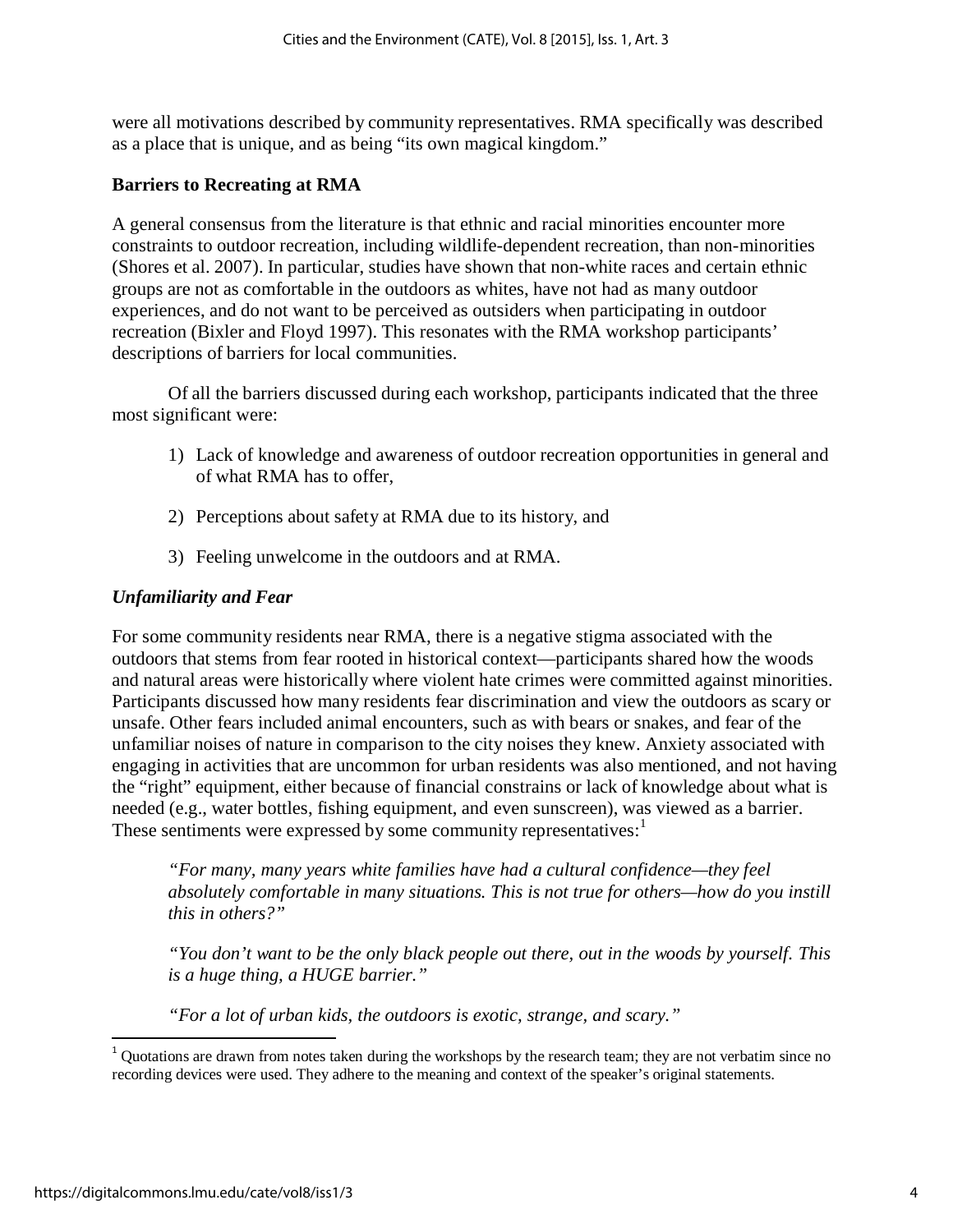Some representatives also indicated that many residents did not know the refuge existed or, if they did know of its existence, were unaware of opportunities available to visitors:

*"Community members don't know what's on the other side of the fence. They hear that there are deer and coyotes, but they don't know."*

#### *Perceptions of Site History and Related Safety Issues*

While some described RMA as being its own "magical kingdom," others expressed reservations. Since the early 1980s RMA has undergone environmental cleanup. Although cleanup was completed in 2010, concerns over safety of the area are still prevalent in neighboring communities. As one participant stated,

*"When we were growing up, we heard elected officials say, 'Don't go to the refuge, the deer glow.' It was chemical pollution, not radioactive or nuclear. It's important from an environmental justice standpoint; historically, it was not a safe place to be. Even up until recently, they were still monitoring pollution levels in nearby communities."*

## *Unwelcoming Presence*

Participants discussed the fact that some members of local communities did not feel welcome at RMA. Reasons for this included the presence and look of an 8-foot heavy-gauge wire fence around the perimeter, closed gates that bar access to only one entrance, and staff members who may be well-meaning, but unaware of how people from different cultures want to be treated.

*"The gates, the people. Both can be unwelcoming. You can judge in half a second if people are welcoming."* 

*"The fence says, 'you're not welcome, stay in your neighborhood.' …Why would you want to become a wildlife biologist when that's the message?"* 

*"RMA is not a welcoming neighbor necessarily. It has a big chain link fence—all you have to do is put razor wire over it and it looks like you're trying to keep us out, or something in."* 

Physically accessing the refuge is also a major barrier for some. Since before RMA was established as a national wildlife refuge, there have been disparities of race, ethnicity, and income among the communities surrounding the refuge. Montbello (south of the refuge) and Commerce City (west of the refuge) are more racially and ethnically diverse and lower income communities as compared to Stapleton (southwest of the refuge). Currently, the one refuge entrance that is open to the public is located closest to Stapleton, and some participants indicated that this may be perceived by local residents as "catering" to particular demographics. Families with limited transportation options or low income see access as a barrier which contributes to the feeling of being unwelcome: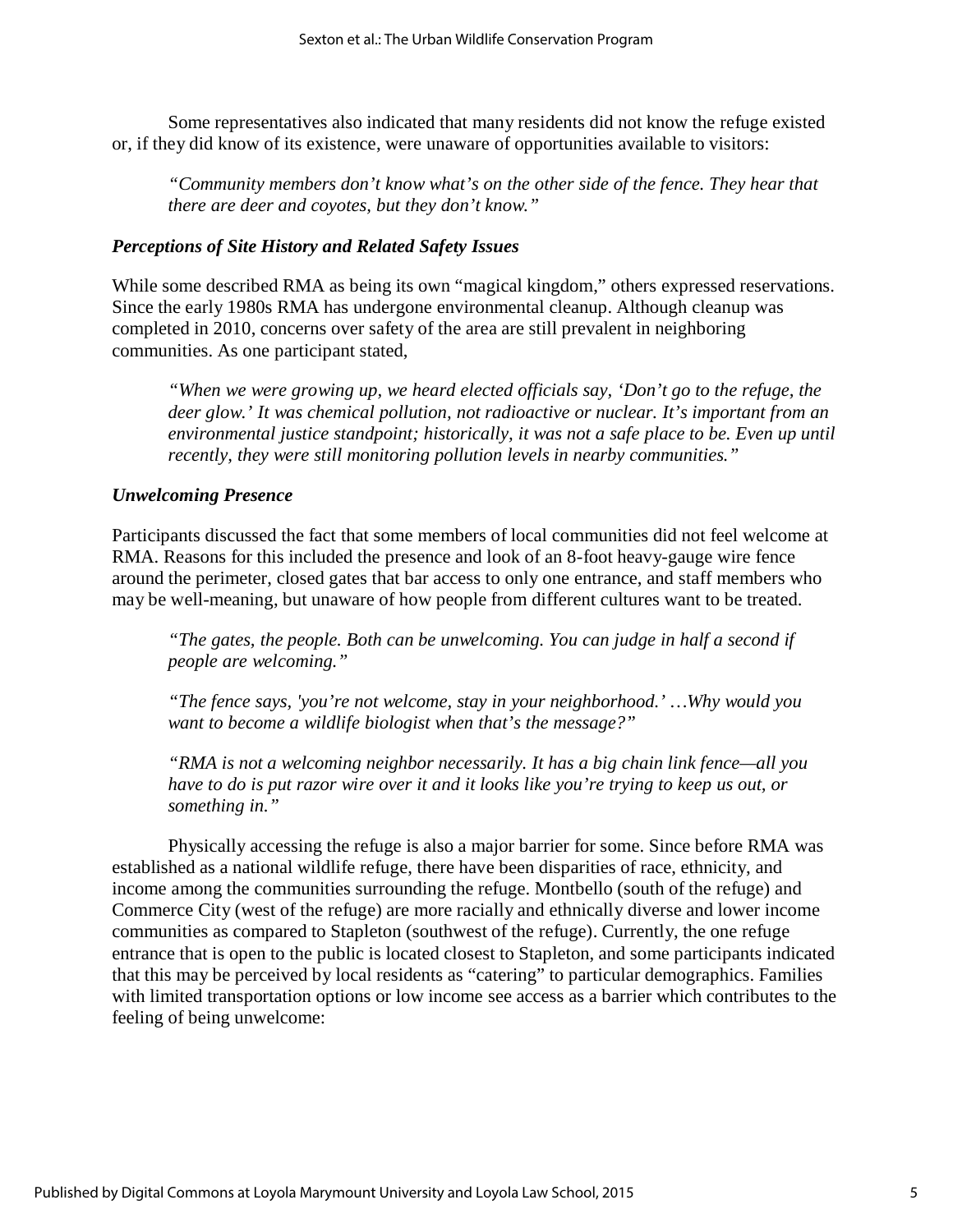*"Having only one entrance on the west side is really discouraging to people on the other side."*

*"The youth of Montbello have the most amazing place, right here, and they can't access it [due to the fence]."*

## **Strategies to Increase Participation in Recreation at RMA**

Participants identified several strategies to address barriers that exist and to engage community residents more actively to participate in outdoor recreation and visit RMA. The three strategies for engagement that were most heavily emphasized were:

- 1) Increase access to RMA,
- 2) Strengthen marketing and outreach efforts, and
- 3) Improve cultural diversity and sensitivity of staff and volunteers.

#### *Increase Access*

Participants indicated that opening additional points to access RMA was an important strategy for encouraging greater recreation participation. This could be achieved in multiple ways, including opening walk-in gates, removing the fence where possible, and even providing transportation options to local community members. The workshops and other meetings with the public brought this issue of access to the attention of refuge staff, and RMA is engaged in continued dialogue with community representatives about how to better welcome neighboring communities and facilitate access to the refuge.

One ongoing effort to improve refuge access is the Rocky Mountain Greenway project, which was started in 2012 as a federal, state, local, and stakeholder-led project to create trails to link all three refuges in the RMA Complex to Rocky Mountain National Park. This project will connect trails, parks, and open spaces in the surrounding communities. This is especially encouraging as workshop participants from Montbello indicated that bike riding and walking in parks were the main outdoor activities in the community. There are currently no bike-friendly or pedestrian-friendly routes to the refuge, so the Rocky Mountain Greenway trails would meet this need and serve the interests of the community. Opportunities to work with local community groups on securing other sources of funding for transportation to the refuge are also developing out of this project.

## *Strengthen Marketing and Outreach Efforts*

Participants discussed ways that RMA could engage diverse audiences through a variety of communication means. A different perimeter fence design, with strategically placed signs that encouraged visitors to come explore what RMA has to offer, was a suggested marketing strategy. Social media (particularly to engage youth), placing articles in community newsletters and brochures to new homeowners, getting local community members to help spread the word, and connecting with local sporting or community events (e.g., speaking at the end of church services) were some of the other suggestions.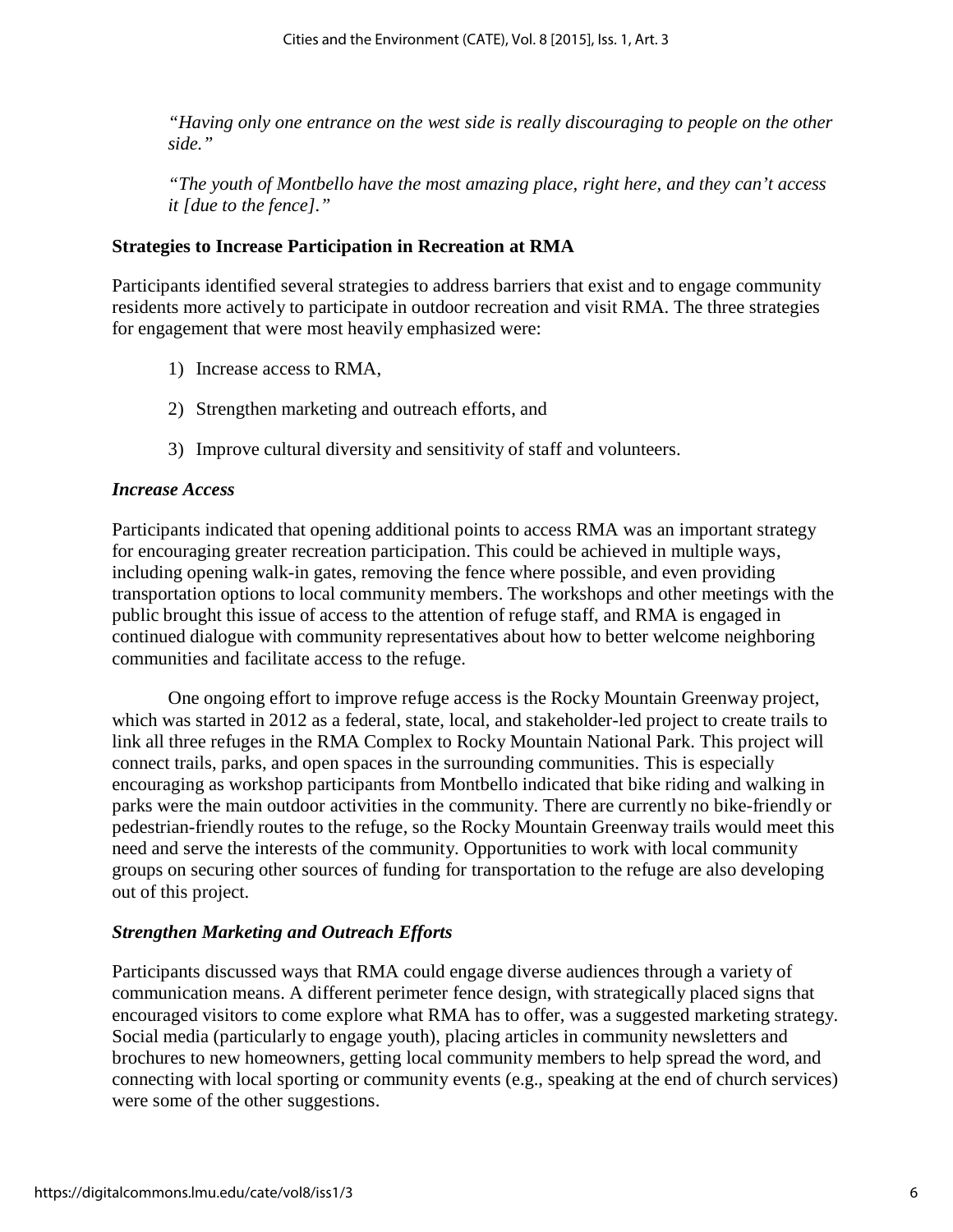Participants also indicated a need to engage community members in RMA planning activities much earlier in the process, which would help with outreach and ensure enough time for refuge staff to adequately incorporate the input of local community members.

Community representatives indicated that sensitivity to the site's contaminated past and the impact on surrounding communities should be acknowledged and addressed and could actually serve as an important tool for education and enticement to visit:

*"It's a really important point that even if you're not interested in critters, maybe you are interested in the story of this site. There's a lot of history here."*

*"It's a story of hope and reclamation after so much happened here."*

*"This is a different kind of refuge… It's a great experiment. 'Come and share the excitement' should be the message."*

Refuge staff members continue to share the story of RMA, weaving it into their wildlifeviewing tours, bird walks, and other programs to relay the story of restoration and to ensure the public of human and wildlife safety.

In addition to these efforts, RMA recognizes that more is needed to get the word out in a broader way and has been experimenting with nontraditional outlets. Neighboring Dick's Sporting Goods Park has provided a unique opportunity to reach a broad and diverse market through advertising. The park is the home of the Colorado Rapids, a Major League Soccer team, and also hosts several camps, clinics, national tournaments, and international events throughout the year. Promotional messages about RMA in this venue could increase awareness and interest in the refuge and wildlife in general.

## *Improve Cultural Competency and Diversity*

Improved cultural competency and increasing staff and volunteer diversity were mentioned as important strategies to engage communities. Suggestions included cultural sensitivity training for staff, designing marketing materials that represent a broad range of people, and hiring volunteers and staff that represent the diverse backgrounds of the communities the refuge serves. Participants discussed how familiar faces, whether that is people of the same race, ethnicity, or age, make it more comfortable to participate in unfamiliar activities. As one participant shared:

*"Diversity of staff and volunteers is important. You want to see people who look like you and be educated by a peer."*

## **APPLYING LESSONS LEARNED**

The approach to excellence for urban national wildlife refuges should be as flexible and unique as the communities that the refuges serve. The Service must strive to provide programs and outdoor recreation opportunities that are relevant to their communities. In a broader context, not only the Service but the wider community of conservation organizations in general could benefit by encouraging staff, volunteers, and partners to engage with urban communities to develop meaningful connections to wildlife that last a lifetime.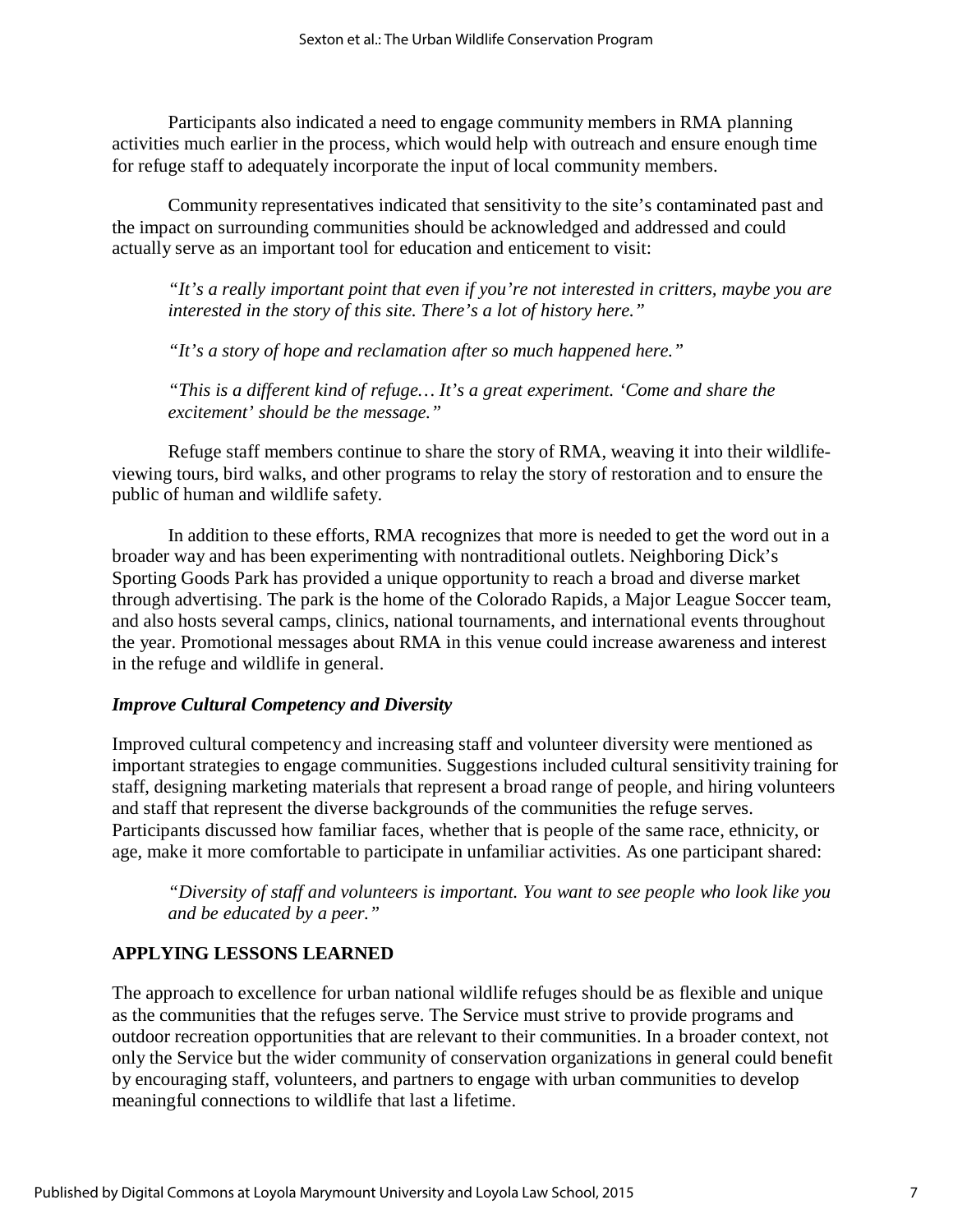There are several lessons that the Service has learned from RMA and the other workshops that can inform efforts throughout the agency and the larger conservation community. First, most new audiences are not aware of the Refuge System and what is offered on these lands. It is important to *raise awareness* by developing outreach that targets specific audiences with tailored messages that address this lack of awareness. Communication that resonates with the audience's cultural and historical background is vital because it forges personal connections (Nisbet et al. 2012). The Refuge System and the National Wildlife Refuge Association, a nonprofit partner, have made efforts to communicate in new and innovative ways, working with award-winning conservation photographer and film producer Ian Shive to tell the story of urban refuges and the Urban Wildlife Conservation Program. Shive and his team spent the fall of 2014 documenting urban refuges and partnerships across the country, and the photos, videos, and digital content will be used in creative ways to help reach and engage new audiences in conservation.

Second, agencies and organizations must *understand the barriers* that exist for some people to engage in outdoor recreation. Wildlife practitioners who spend large amounts of time outdoors may be surprised to know that some people feel unsafe or uncomfortable at refuges, or that people feel they do not have the skills needed to spend time outdoors. Understanding and recognizing these barriers, such as those identified in the RMA workshops, is a crucial step to finding solutions.

Third, conservation programs must *work with partners* to achieve their goals. The Urban Wildlife Conservation Program provides a framework for increasing community engagement, but the challenges of building a broader conservation constituency are far too big for any one agency to tackle alone. Various organizations that are involved in conservation, education, human health, or other disciplines can ultimately help to achieve conservation of wildlife, plants, and habitats that are essential to maintaining a healthy planet. As an example of promising partnerships, RMA is working with Groundwork Denver, Mile High Youth Corps, and Environmental Learning for Kids to provide underserved youth with wildlife conservation work experience. The Refuge System has also created Urban Wildlife Refuge Partnerships (USFWS 2014c) that identify and empower local community organizations to inspire new audiences to participate in conservation in local parks, backyards, schoolyards, and other natural areas. To date, the Service has designated 14 Urban Wildlife Refuge Partnerships, including Masonville Cove (Baltimore, Maryland), a restored nature area and living classroom that was once an abandoned contaminated area near Baltimore Harbor, and Lake Sammamish (Seattle, Washington), a hatchery for Kokanee salmon that partners with local tribes, communities, and local, state, and federal governments on habitat restoration, citizen science, and educational programming. These partnerships recognize that conservation messages can be delivered to new audiences by community leaders or ambassadors that have a long history of investment with the target community. The Service, in return, offers natural resource expertise, resources, and credibility. These partnerships can serve as examples for the conservation community of creating strong networks to achieve common outreach and conservation goals.

Lastly, *evaluation* is key to the success of initiatives such as the Urban Wildlife Conservation Program. It is imperative to determine which actions are working and which are not and to assess the impact an organization is having on broadening the prevalence of a conservation ethic in various communities. This will require systematic short- , mid- , and long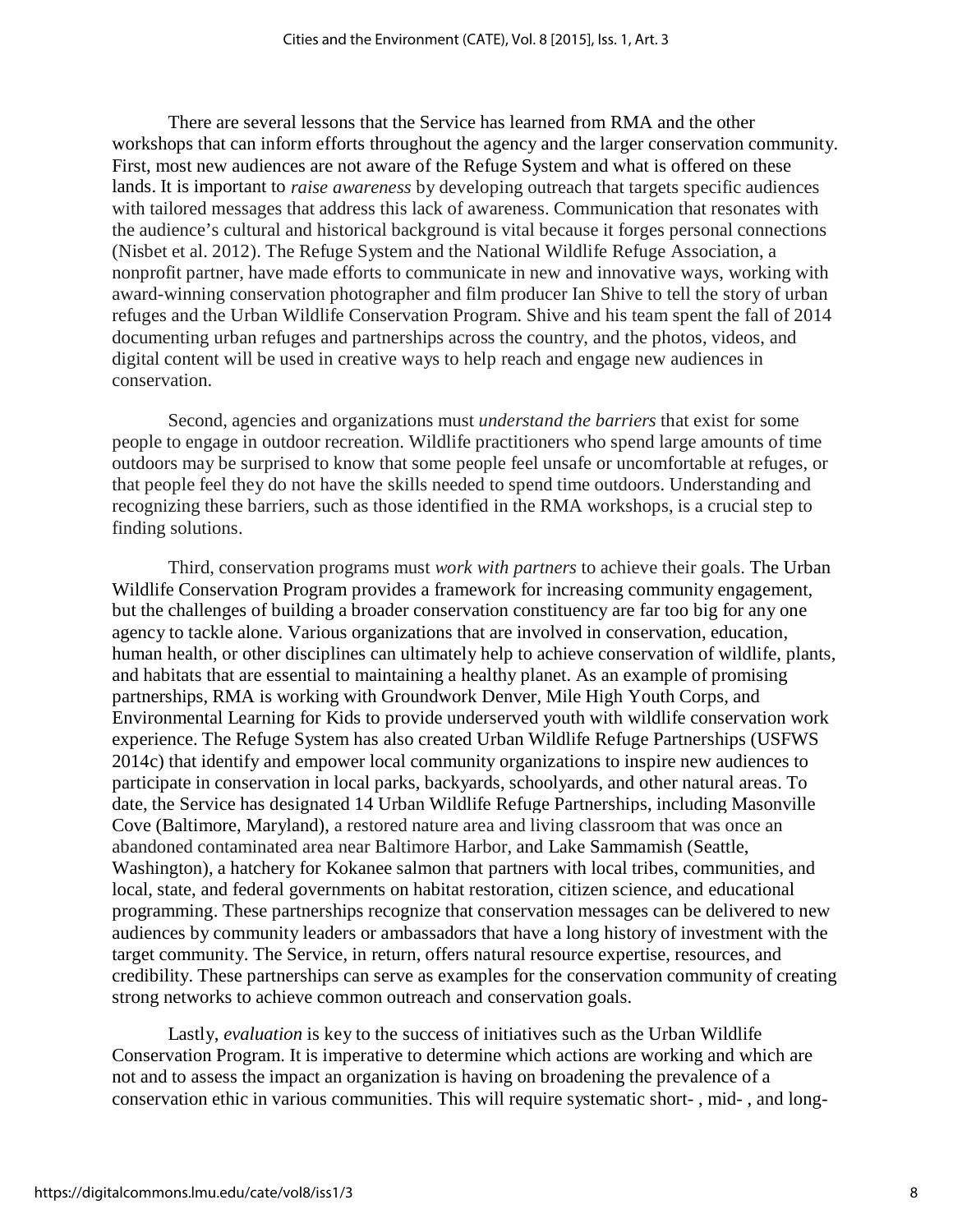term evaluations that measure outcomes. The Service has begun formalizing its approach to evaluation and will establish an overarching evaluation plan as well as guidance and best practices for multiple phases of evaluation. The Service's efforts draw from ongoing evaluation work in the conservation community and can serve as a model in the future.

To be successful, the Service must work adaptively with partners toward the goals of the Urban Wildlife Conservation Program. Likewise, other conservation organizations can learn from the Program, and specifically the RMA case study, to increase participation, diversity, and engagement from a wide range of communities. Efforts will involve learning along the way, and, in some cases, doing business differently in order to provide more meaningful opportunities for urban residents to find, appreciate, and care for nature in their cities and beyond.

## **APPENDIX**

U.S. Fish and Wildlife Service Urban National Wildlife Refuges map. PDF available for download at [http://www.fws.gov/urban/refugePDfs/NWRS\\_urbanMap.pdf.](http://www.fws.gov/urban/refugePDfs/NWRS_urbanMap.pdf)

## **LITERATURE CITED**

- Berube, A., Frey, W. H., Friedhoff, A., Garr, E., Istrate, E., Kneebone, E., and Wilson, J. H. (2010). *State of metropolitan America: On the front lines of demographic transformation*. Retrieved from Brookings Institution Metropolitan Policy Program website: [http://www.brookings.edu/~/media/research/files/reports/2010/5/09%20metro%20americ](http://www.brookings.edu/~/media/research/files/reports/2010/5/09%20metro%20america/metro_america_report.pdf) [a/metro\\_america\\_report.pdf.](http://www.brookings.edu/~/media/research/files/reports/2010/5/09%20metro%20america/metro_america_report.pdf) Accessed March 4, 2015.
- Bixler, R. D. and Floyd, M. F. (1997). Nature is scary, disgusting, and uncomfortable. *Environment and Behavior 29*(4), 443–467.
- Bloch, M., Carter, S., and McLean, A. (2010). Mapping America: Every city, every block [Interactive demographic map]. Retrieved from *The New York Times* website: [http://projects.nytimes.com/census/2010/explorer.](http://projects.nytimes.com/census/2010/explorer) Accessed March 4, 2015.
- DeStefano, S. and DeGraaf, R. M. (2003). Exploring the ecology of suburban wildlife. *Frontiers in Ecology and the Environment, 1*(2), 95–101.
- Dietsch, A. M., Sexton, N. R., Koontz, L. M., and Conk, S. J. (2013). *National Wildlife Refuge visitor survey 2012: Individual refuge results for Rocky Mountain Arsenal National Wildlife Refuge* (U.S. Geological Survey Data Series 754). Retrieved from USGS website: [http://pubs.usgs.gov/ds/754/.](http://pubs.usgs.gov/ds/754/) Accessed March 4, 2015.
- Elmendorf, W. F., Willits, F. K., and Sasidharan, V. (2005). Urban park and forest participation and landscape preference: A review of the relevant literature. *Journal of Arboriculture, 31*(6), 311–317.
- Haub, C. and Kaneda, T. (2014). *World population data sheet*. Retrieved from Population Reference Bureau website: [http://www.prb.org/pdf14/2014-world-population-data](http://www.prb.org/pdf14/2014-world-population-data-sheet_eng.pdf)[sheet\\_eng.pdf.](http://www.prb.org/pdf14/2014-world-population-data-sheet_eng.pdf) Accessed March 4, 2015.